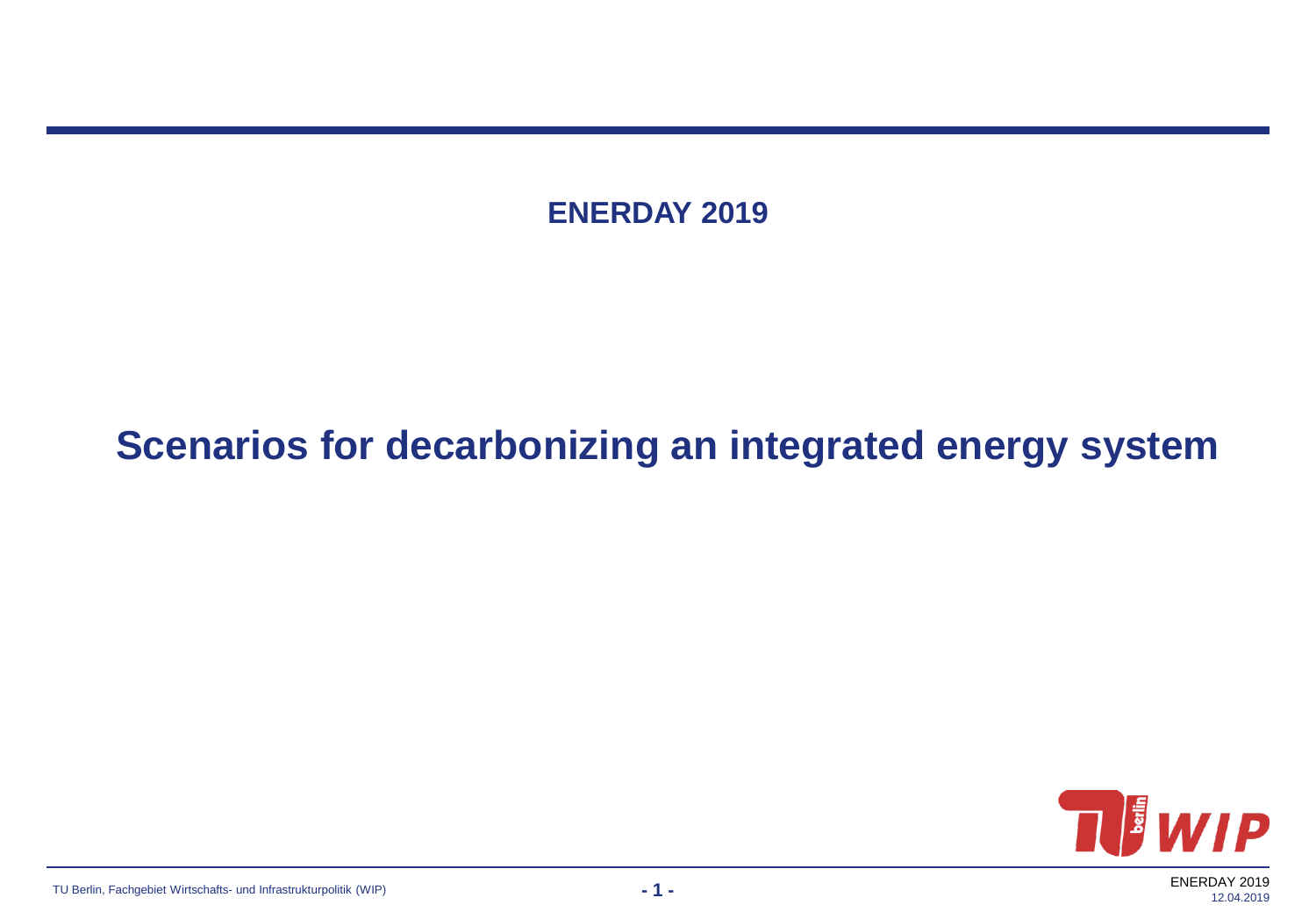## **Underlying research question: Flexibility**

#### **Definition**

A power system's ability to cope with variability and uncertainty in demand and supply

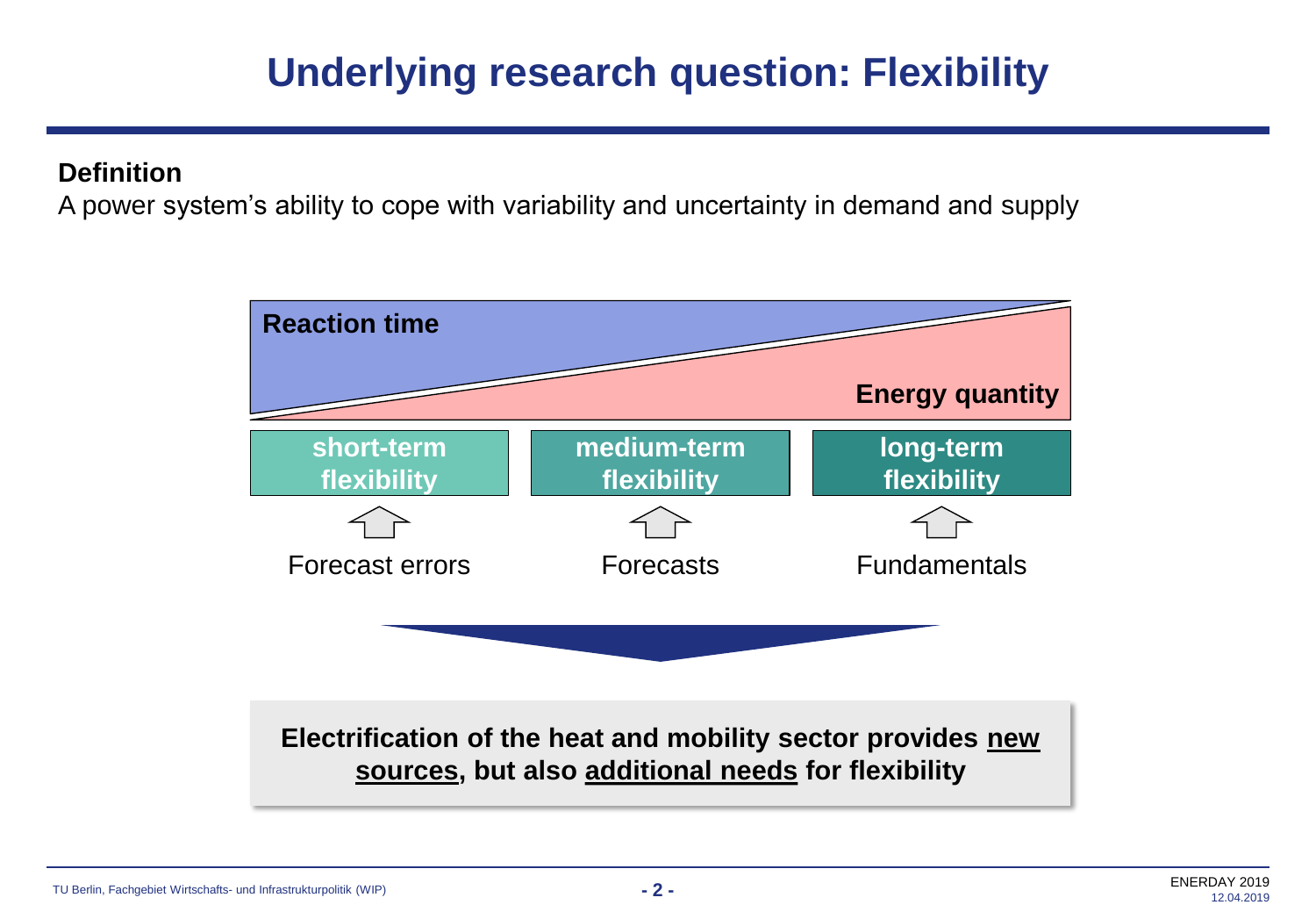## **Scenario assumptions (preliminary)**

|                                                                  | <b>Neglected climate</b><br>action                                                                                                          | <b>Current goals</b>                                                                                                                                                    | <b>Accelerated</b><br>transformation                                                                                                                                |
|------------------------------------------------------------------|---------------------------------------------------------------------------------------------------------------------------------------------|-------------------------------------------------------------------------------------------------------------------------------------------------------------------------|---------------------------------------------------------------------------------------------------------------------------------------------------------------------|
| <b>Emission levels</b><br>2030 and 2050                          | Both the 2030 and<br>2050 target are<br>missed by 5% and<br>10%<br><b>35% until 2030</b><br>$\bullet$<br><b>70% until 2050</b><br>$\bullet$ | Goals currently set on a<br>$\bullet$<br>European level are<br>achieved<br><b>40% until 2030</b><br>$\bullet$<br>80% reduction by<br>$\bullet$<br>2050                  | More ambitious goals<br>$\bullet$<br>are set and achieved<br>55% in 2030<br><b>98% for 2050</b>                                                                     |
| <b>Final energy</b><br>demand<br>(excluding<br>transport sector) | Slight overall increase                                                                                                                     | <b>Constant final demand</b><br>$\bullet$<br>for electricity and high<br>temperature heat<br>demand for <b>low</b><br>$\bullet$<br>temperature heat<br>decreases by 20% | Moderate efficiency<br>$\bullet$<br>gains in electricity and<br>high temperature heat<br>demand for <b>low</b><br>$\bullet$<br>temperature heat<br>decreases by 25% |
| <b>Technologies</b>                                              | Coal phase-out until<br>2045                                                                                                                | Coal phase-out until<br>$\bullet$<br>2040                                                                                                                               | Coal phase-out until<br>$\bullet$<br>2035                                                                                                                           |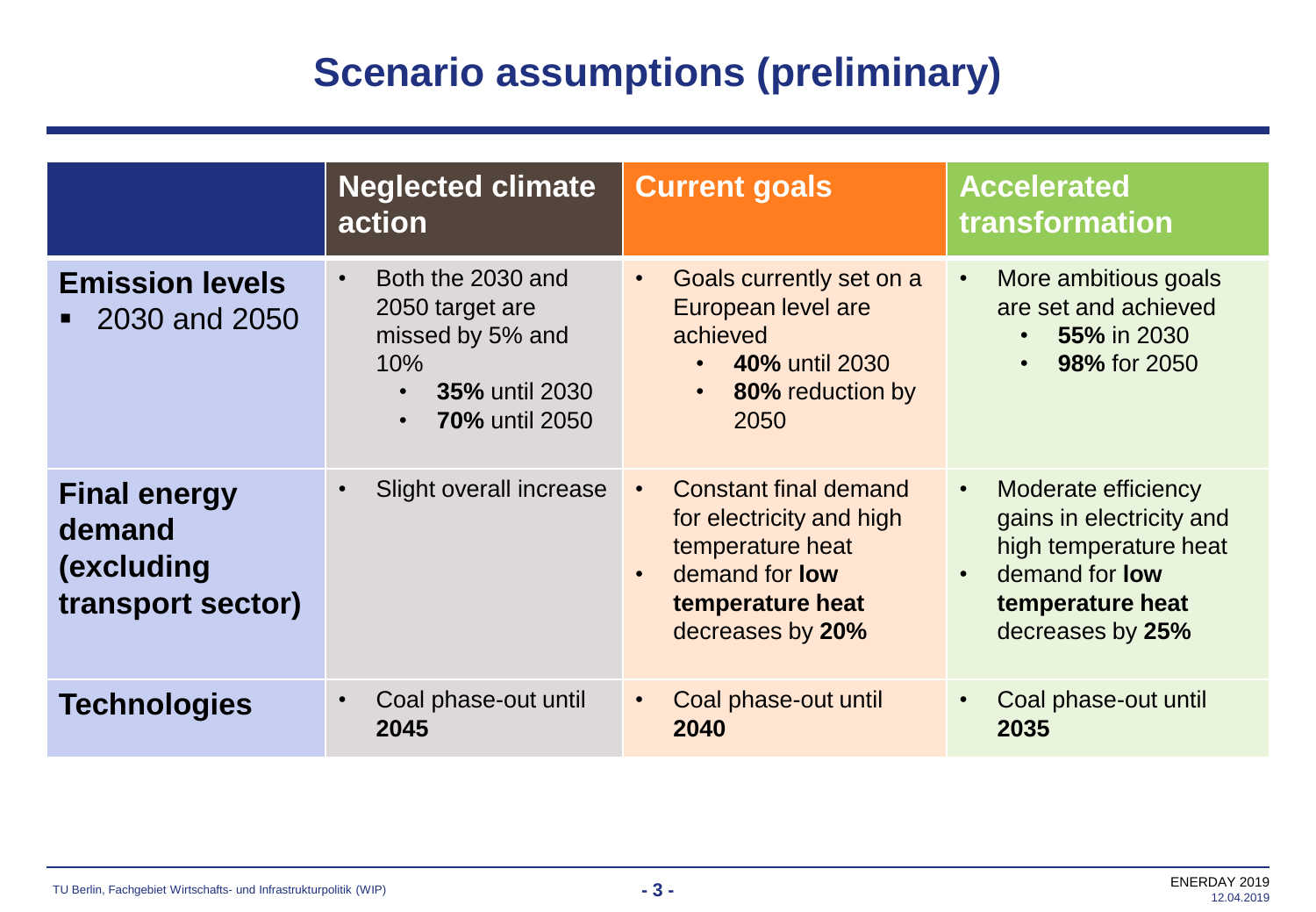## **Applied model framework**



TU Berlin, Fachgebiet Wirtschafts- und Infrastrukturpolitik (WIP) **- 4 -**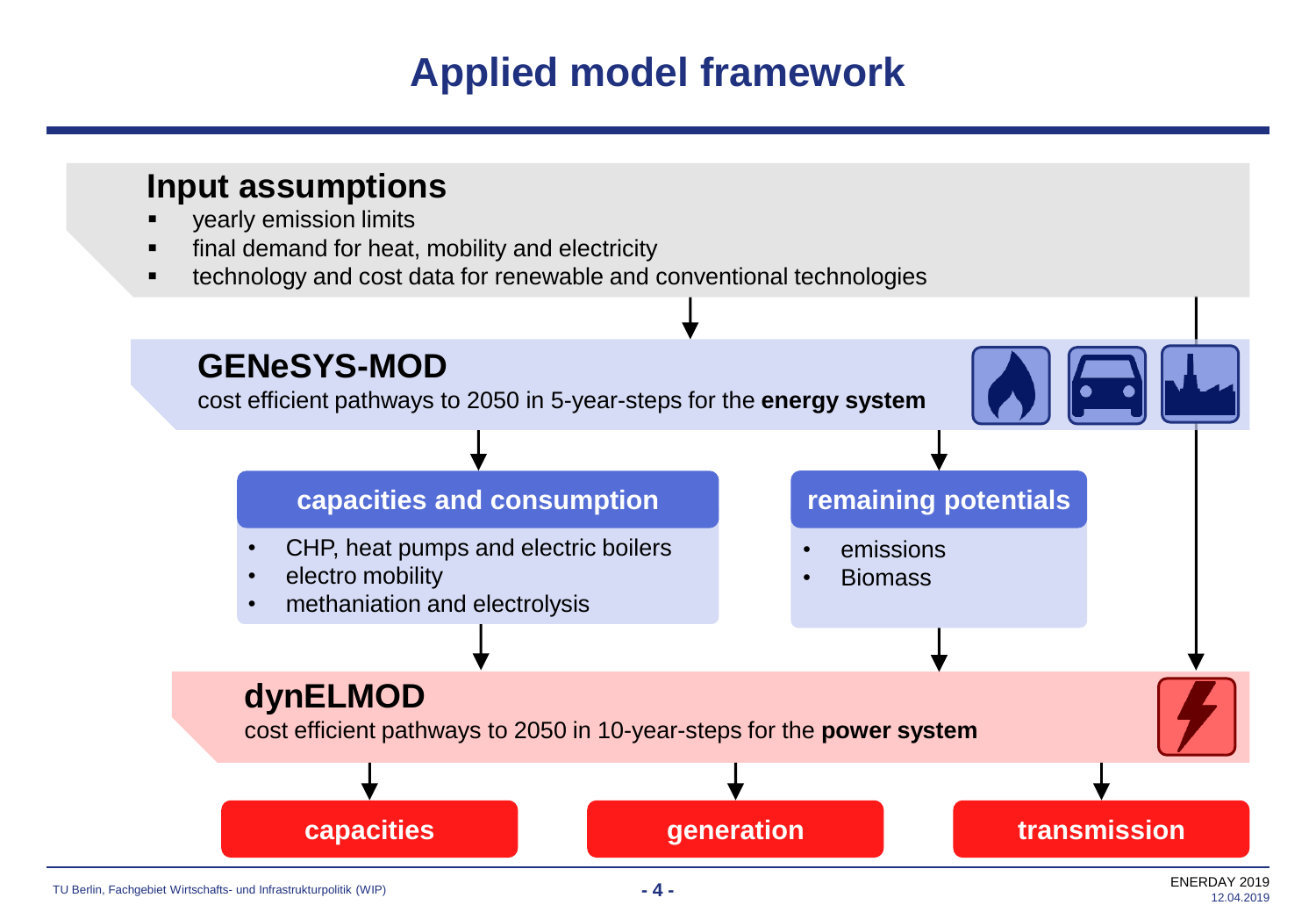#### **Spatial resolution of applied models**

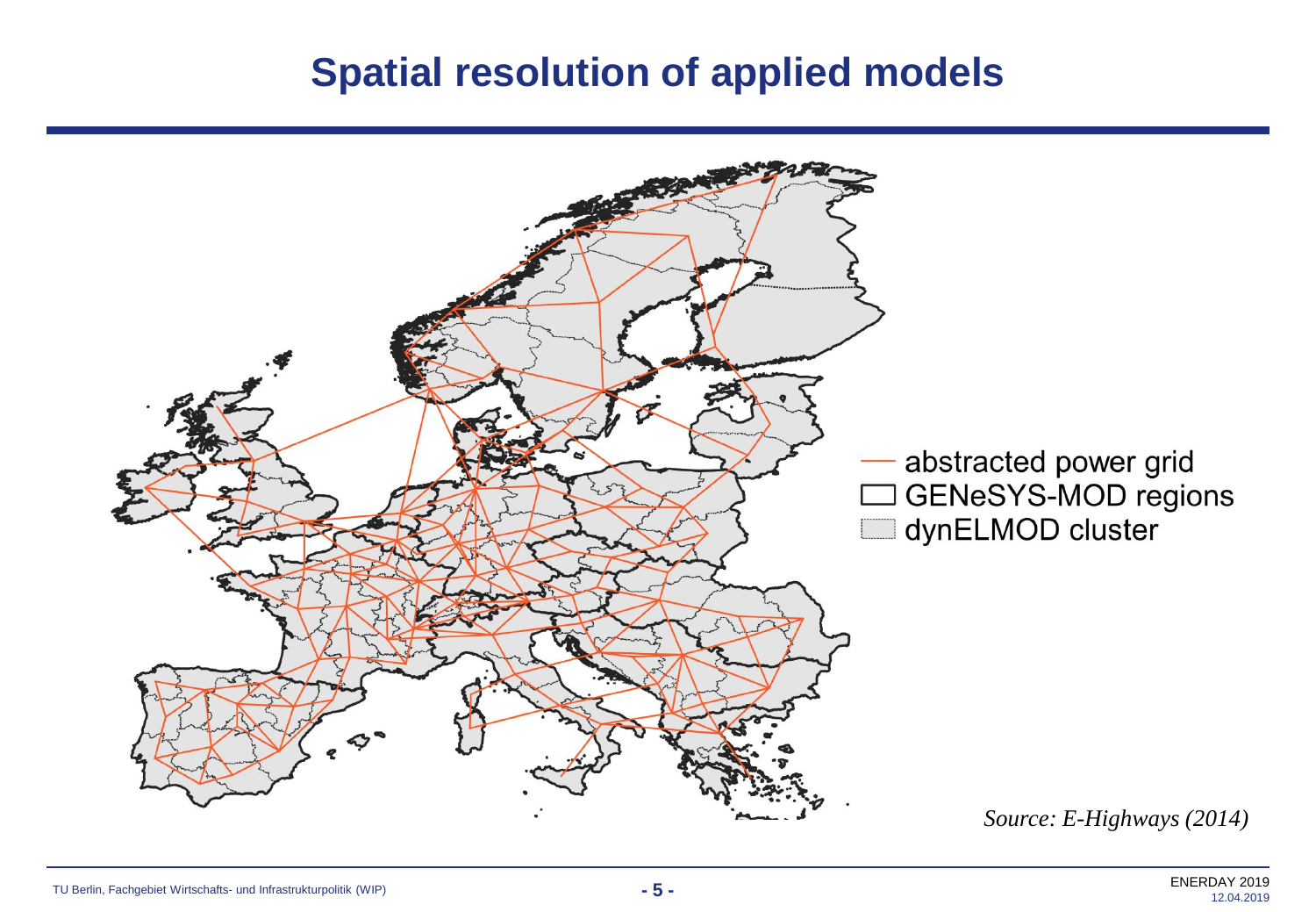## **Energy flow, Europe 2030 Accelerated transformation**

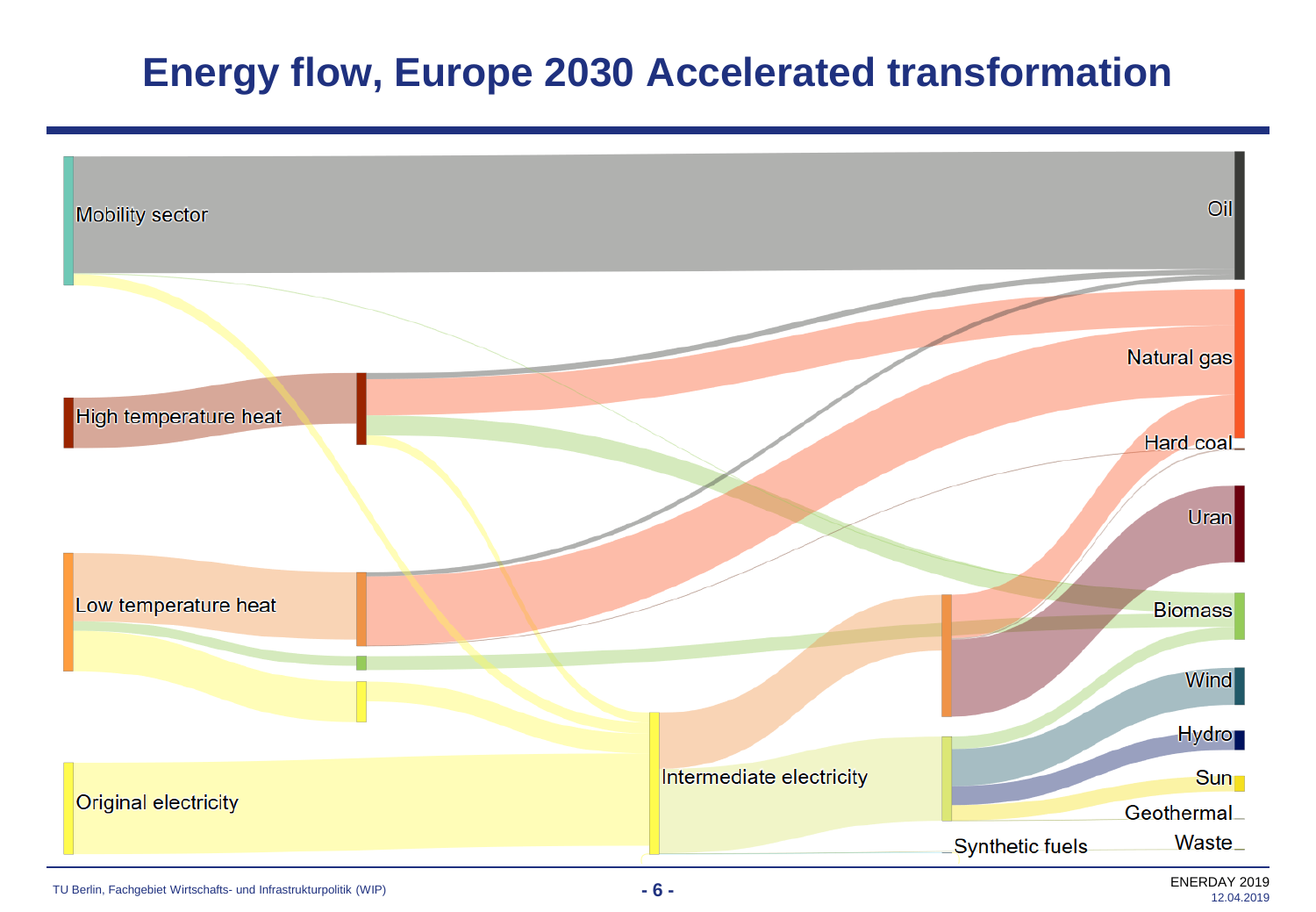## **Final electricity demand**



 $\rightarrow$  rising levels of electrification and gains in efficiency offset each other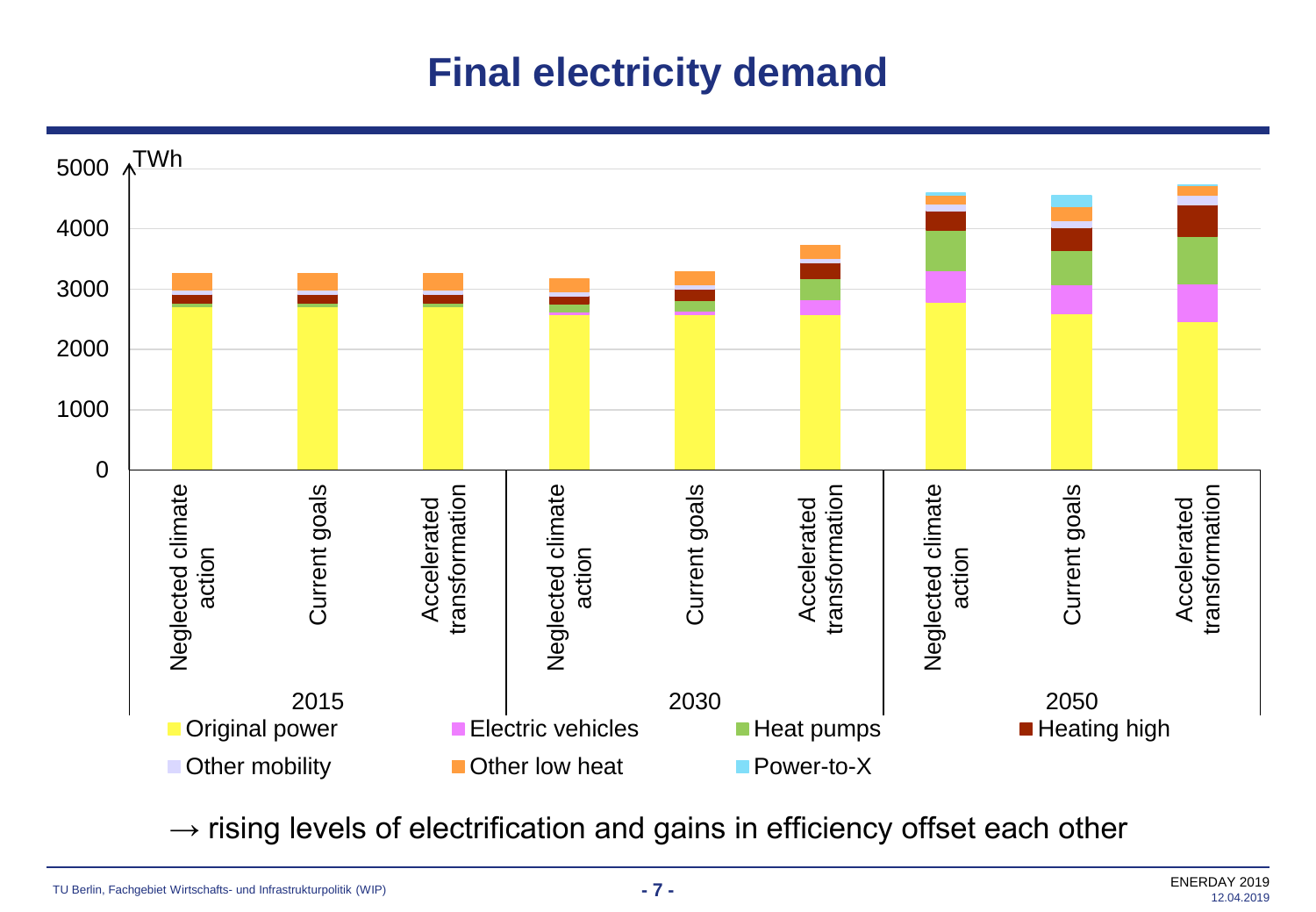#### **Demand profiles for Germany, Accelerated transformation**



 $\rightarrow$  electrification greatly increases the volatility of load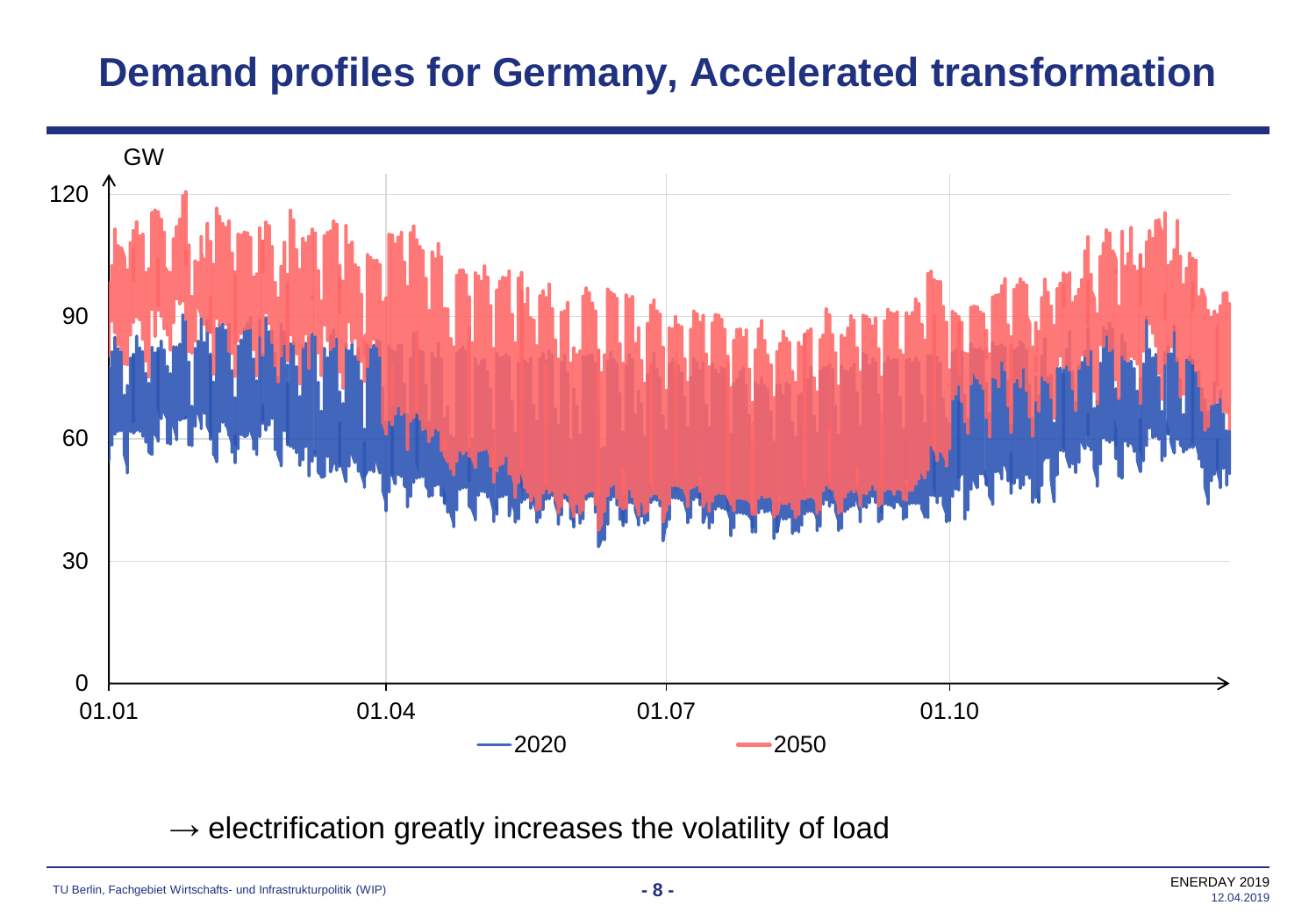### **Installed flexibility technologies**



■ DSM from heat pumps ■ DSM from electric vehicles ■ Lithium ion battery ■ Electrolysis + Methanation

TU Berlin, Fachgebiet Wirtschafts- und Infrastrukturpolitik (WIP) **- 9 -**

ENERDAY 2019 12.04.2019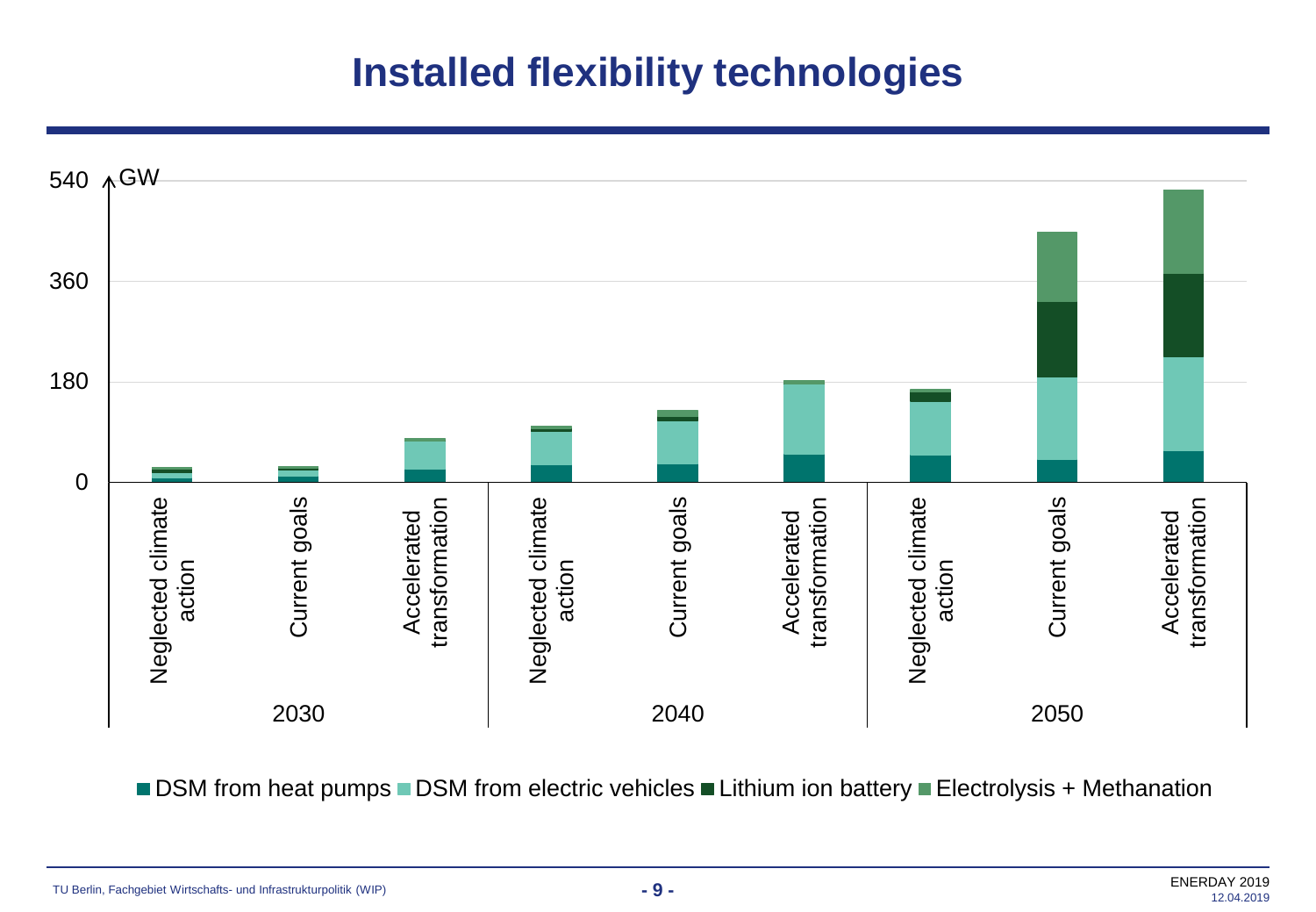# **Conclusion**

#### **Key findings**

- Electricity demand from the heat and mobility sector create an additional demand for flexibility, but also provide additional short- and medium-term flexibility
- Other technologies become increasingly relevant, if emission constraints exceed the 70% target
- Power-to-X becomes a key technology for deep decarbonisation as a source for longterm flexibility (and almost *unlimited* substitute for fossil fuels in other sectors)

#### **Research outlook**

- Reassessment of scenarios considered, especially within the mobility sector
- Integrated modelling of the power and heat sector to identify additional synergies (e.g. within heating networks)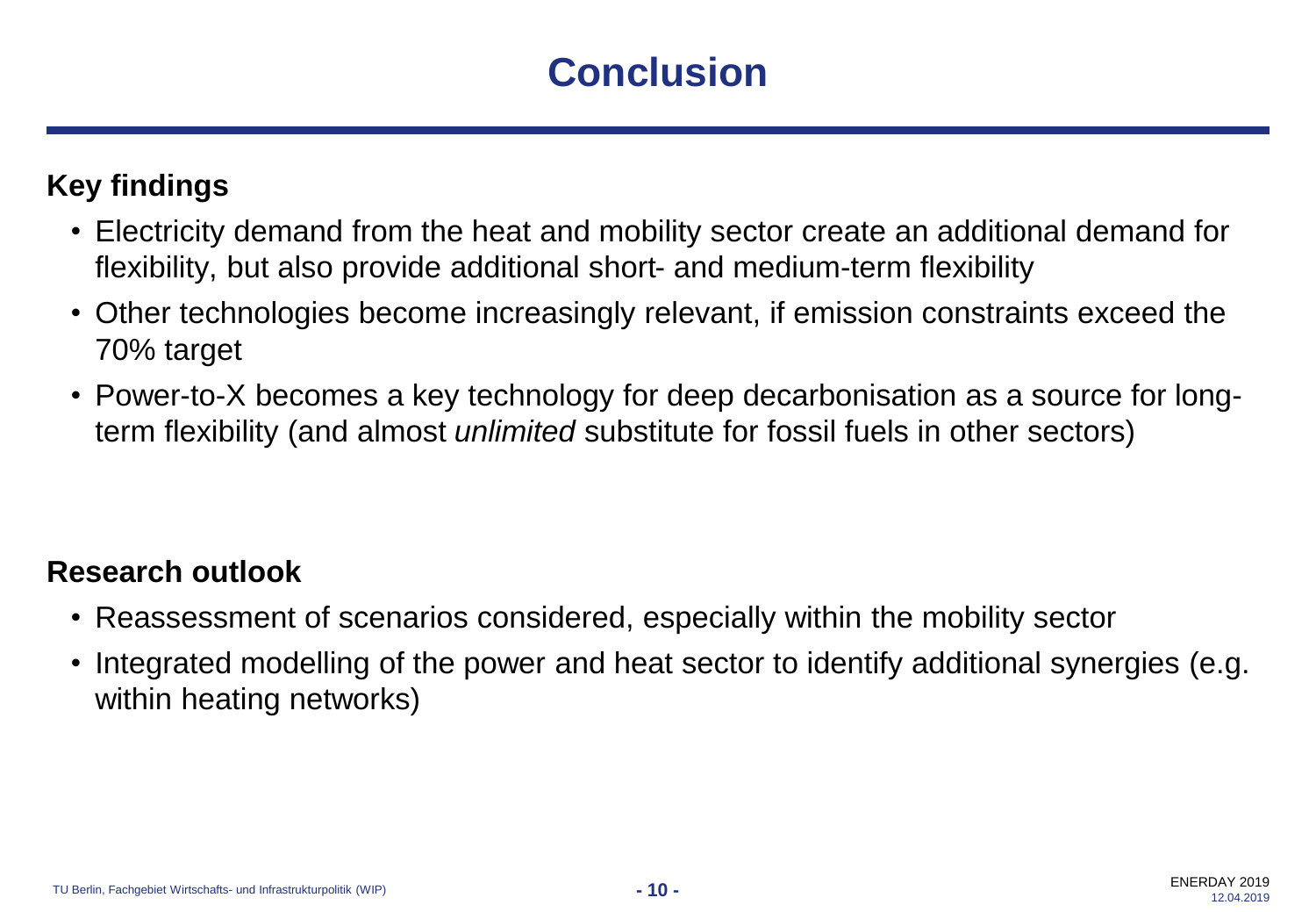## **Thank You for Your Attention!**

**Leonard Göke** Workgroup for Economic and Infrastructure Policy (TU Berlin)

Email: **lgo@wip.tu-berlin.de**

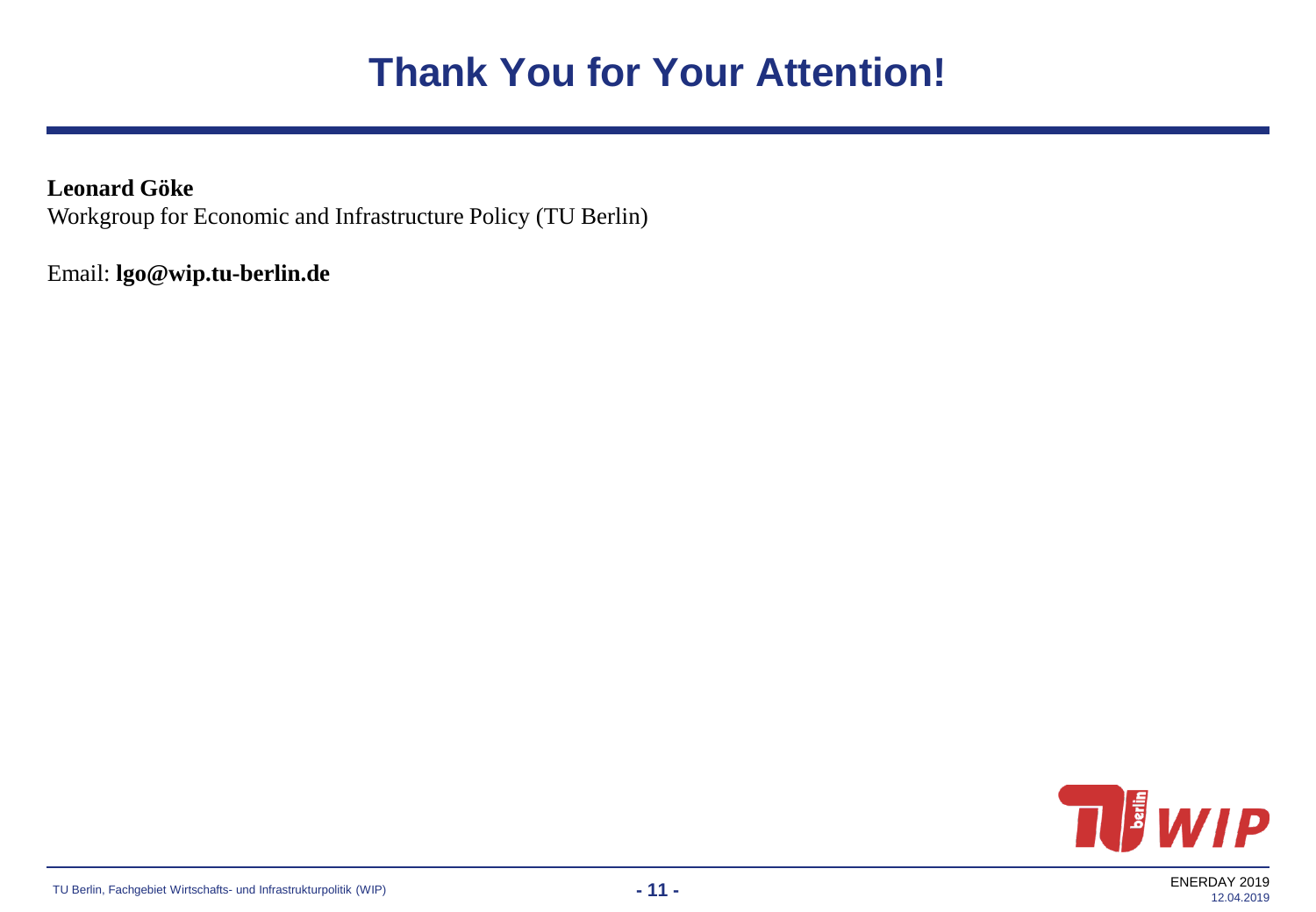### **Utilisation of scenarios in the OSMOSE modelling process**

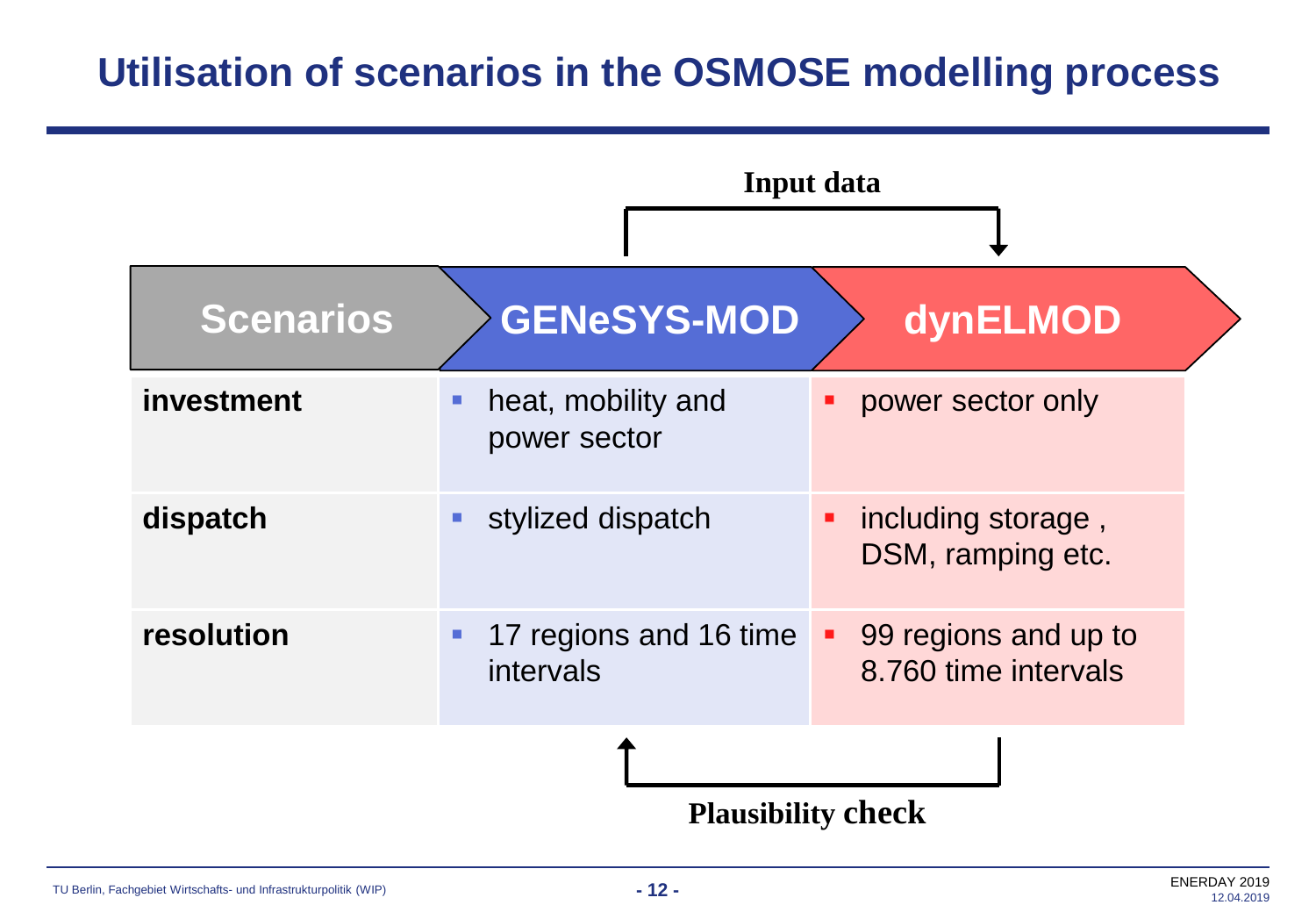## **Overview of included technolgies**